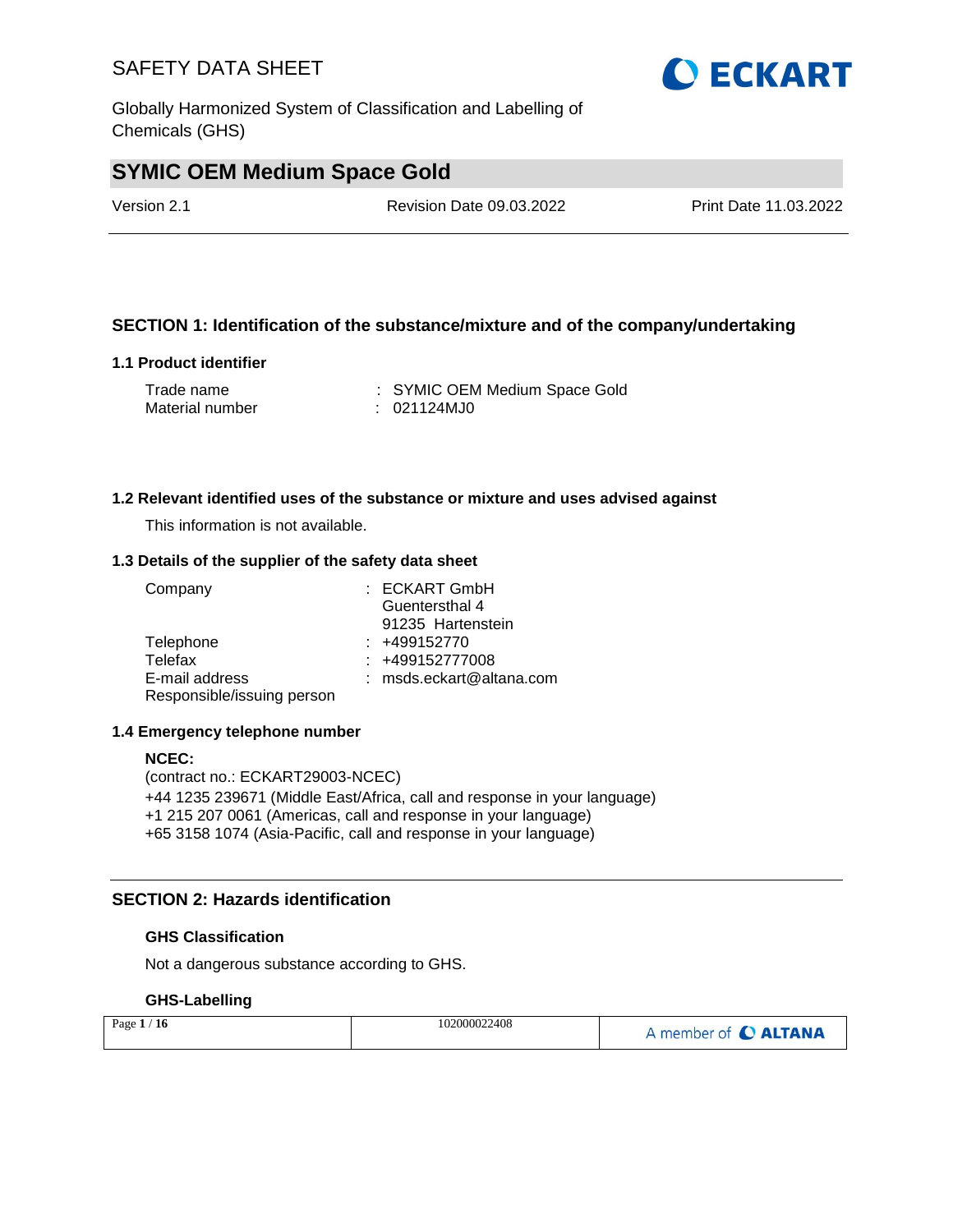Globally Harmonized System of Classification and Labelling of Chemicals (GHS)

# **SYMIC OEM Medium Space Gold**

Version 2.1 Revision Date 09.03.2022 Print Date 11.03.2022

Not a hazardous substance or mixture according to the Globally Harmonised System (GHS).

**Hazardous components which must be listed on the label**

#### **SECTION 3: Composition/information on ingredients**

Substance No. **:** :

#### **Hazardous components**

| Chemical name    | CAS-No.<br>EINECS-No.   | <b>Classification and</b><br>labelling | Concentration[%] |
|------------------|-------------------------|----------------------------------------|------------------|
| titanium dioxide | 13463-67-7<br>236-675-5 | Acute Tox.:5:H333                      | $50 - 100$       |

For the full text of the H-Statements mentioned in this Section, see Section 16.

#### **SECTION 4: First aid measures**

#### **4.1 Description of first aid measures**

| General advice          | : Do not leave the victim unattended.                                                                                                 |  |  |
|-------------------------|---------------------------------------------------------------------------------------------------------------------------------------|--|--|
| If inhaled              | : If unconscious, place in recovery position and seek medical<br>advice.<br>If symptoms persist, call a physician.                    |  |  |
| In case of skin contact | : Wash off with soap and water.                                                                                                       |  |  |
| In case of eye contact  | : Remove contact lenses.<br>If eye irritation persists, consult a specialist.                                                         |  |  |
| If swallowed            | : Keep respiratory tract clear.<br>Do not give milk or alcoholic beverages.<br>Never give anything by mouth to an unconscious person. |  |  |
| Page 2 / 16             | 102000022408<br>A member of <b>C ALTANA</b>                                                                                           |  |  |

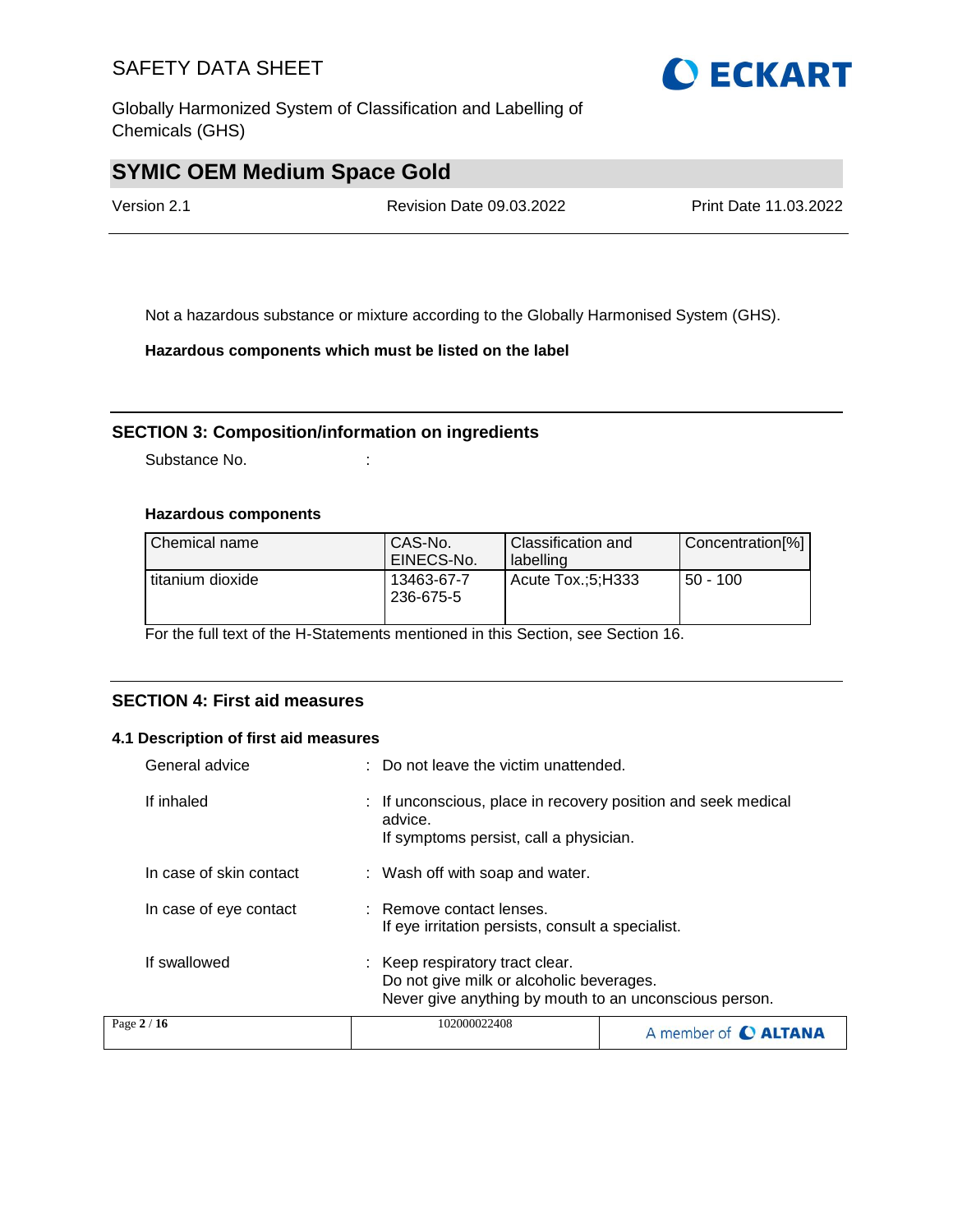Globally Harmonized System of Classification and Labelling of Chemicals (GHS)

# **SYMIC OEM Medium Space Gold**

Version 2.1 Revision Date 09.03.2022 Print Date 11.03.2022

If symptoms persist, call a physician.

#### **4.2 Most important symptoms and effects, both acute and delayed**

This information is not available.

#### **4.3 Indication of any immediate medical attention and special treatment needed**

This information is not available.

#### **SECTION 5: Firefighting measures**

#### **5.1 Extinguishing media**

Suitable extinguishing media : Foam, Carbon dioxide (CO2), ABC powder

#### **5.2 Special hazards arising from the substance or mixture**

This information is not available.

#### **5.3 Advice for firefighters**

| Special protective equipment<br>for firefighters | : Wear self-contained breathing apparatus for firefighting if<br>necessary.                                                                            |
|--------------------------------------------------|--------------------------------------------------------------------------------------------------------------------------------------------------------|
| Further information                              | : Standard procedure for chemical fires. Use extinguishing<br>measures that are appropriate to local circumstances and the<br>surrounding environment. |

#### **SECTION 6: Accidental release measures**

#### **6.1 Personal precautions, protective equipment and emergency procedures**

Personal precautions : Avoid dust formation.

#### **6.2 Environmental precautions**

| Environmental precautions | No special environmental precautions required. |                      |  |  |
|---------------------------|------------------------------------------------|----------------------|--|--|
| Page $3/16$               | 102000022408                                   | A member of C ALTANA |  |  |

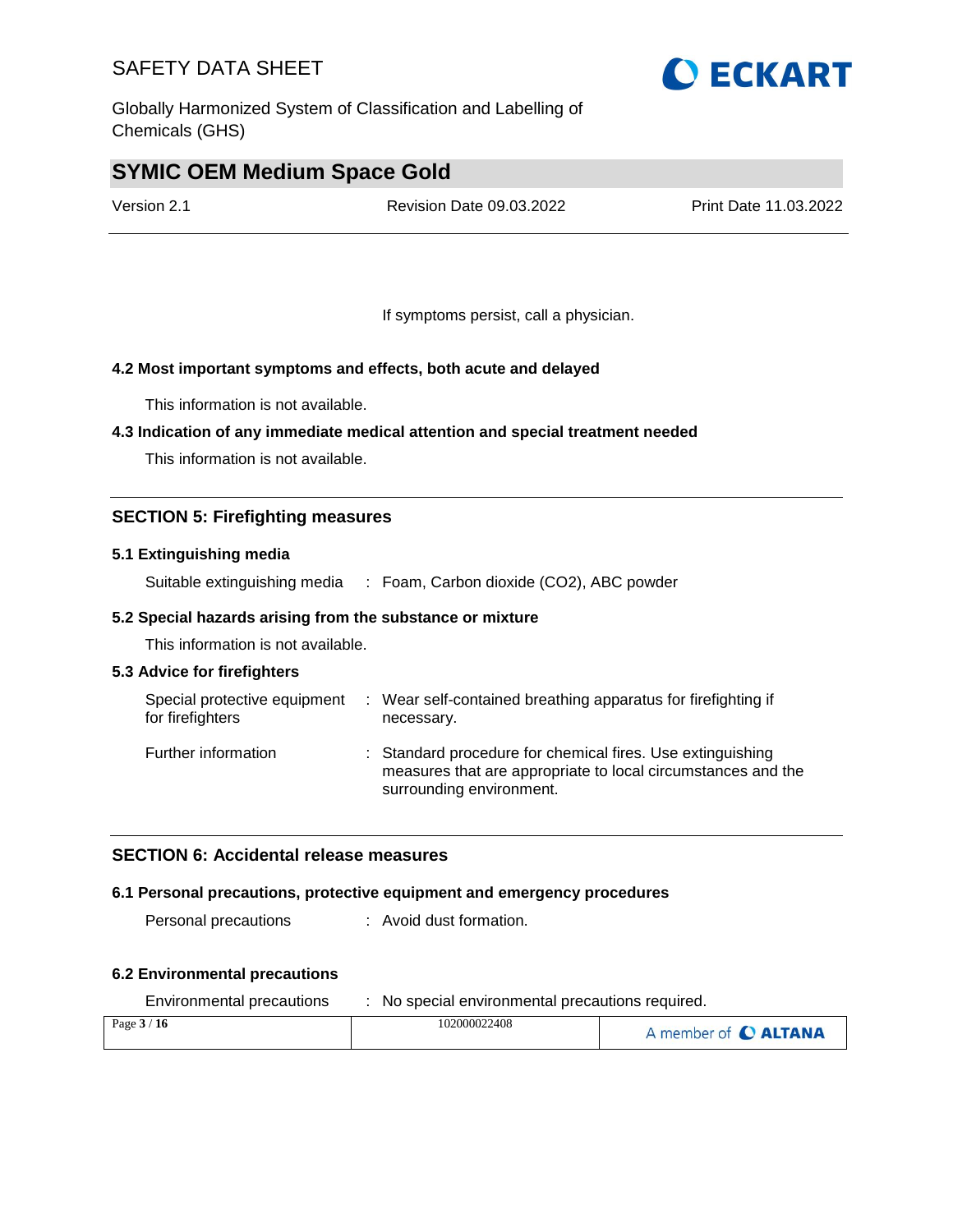Globally Harmonized System of Classification and Labelling of Chemicals (GHS)

# **SYMIC OEM Medium Space Gold**

| Version 2.1 | <b>Revision Date 09.03.2022</b> | Print Date 11.03.2022 |
|-------------|---------------------------------|-----------------------|
|             |                                 |                       |

#### **6.3 Methods and materials for containment and cleaning up**

Methods for cleaning up : Pick up and arrange disposal without creating dust. Sweep up and shovel. Keep in suitable, closed containers for disposal.

#### **6.4 Reference to other sections**

This information is not available.

#### **SECTION 7: Handling and storage**

#### **7.1 Precautions for safe handling**

| Advice on safe handling                            | : For personal protection see section 8. Smoking, eating and<br>drinking should be prohibited in the application area. |
|----------------------------------------------------|------------------------------------------------------------------------------------------------------------------------|
| Advice on protection against<br>fire and explosion | : Provide appropriate exhaust ventilation at places where dust<br>is formed.                                           |
| Hygiene measures                                   | : General industrial hygiene practice.                                                                                 |

#### **7.2 Conditions for safe storage, including any incompatibilities**

| Requirements for storage<br>areas and containers | : Electrical installations / working materials must comply with<br>the technological safety standards. |
|--------------------------------------------------|--------------------------------------------------------------------------------------------------------|
| Advice on common storage                         | : No materials to be especially mentioned.                                                             |
| Other data                                       | : Keep in a dry place. No decomposition if stored and applied<br>as directed.                          |

#### **7.3 Specific end use(s)**

This information is not available.

| Page $4/16$ | 102000022408 | A member of C ALTANA |
|-------------|--------------|----------------------|
|             |              |                      |

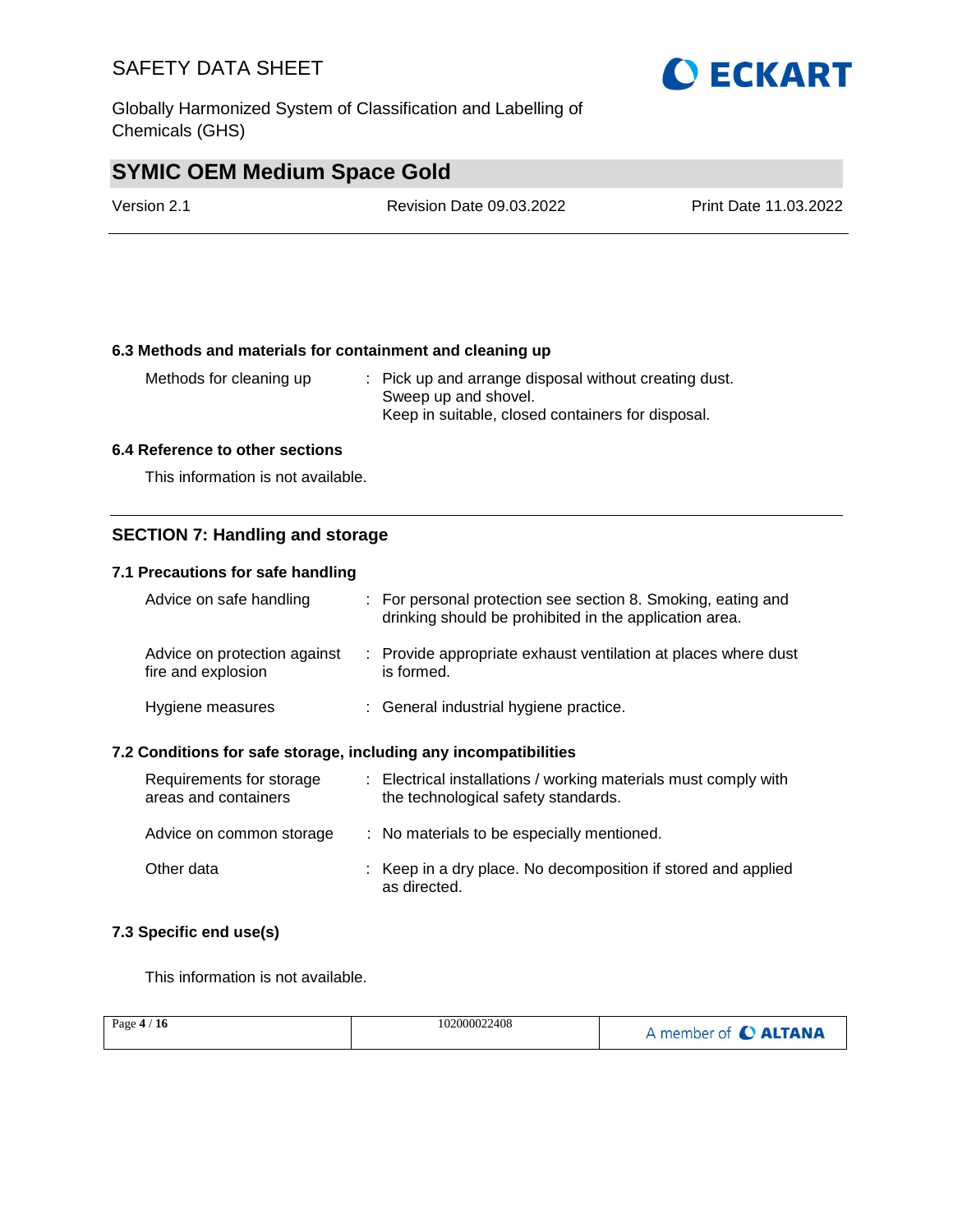Globally Harmonized System of Classification and Labelling of Chemicals (GHS)

# **SYMIC OEM Medium Space Gold**

Version 2.1 Revision Date 09.03.2022 Print Date 11.03.2022

#### **SECTION 8: Exposure controls/personal protection**

#### **8.1 Control parameters**

#### **Germany:**

| Components            | CAS-No.        | Value type<br>(Form of<br>exposure)                             | Control<br>parameters                                                                                                                                                                                                                                                                                                                                                                               | Update     | <b>Basis</b> |  |  |  |
|-----------------------|----------------|-----------------------------------------------------------------|-----------------------------------------------------------------------------------------------------------------------------------------------------------------------------------------------------------------------------------------------------------------------------------------------------------------------------------------------------------------------------------------------------|------------|--------------|--|--|--|
| titanium              | 13463-67-      | AGW (Inhalable                                                  | 10 mg/m3                                                                                                                                                                                                                                                                                                                                                                                            | 2014-04-02 | DE TRGS 900  |  |  |  |
| dioxide               | $\overline{7}$ | fraction)                                                       |                                                                                                                                                                                                                                                                                                                                                                                                     |            |              |  |  |  |
| Peak-limit: excursion |                | 2; (II)                                                         |                                                                                                                                                                                                                                                                                                                                                                                                     |            |              |  |  |  |
| factor (category)     |                |                                                                 |                                                                                                                                                                                                                                                                                                                                                                                                     |            |              |  |  |  |
| titanium              | 13463-67-      | AGW (Alveolate                                                  | 1,25 mg/m3                                                                                                                                                                                                                                                                                                                                                                                          | 2014-04-02 | DE TRGS 900  |  |  |  |
| dioxide               | $\overline{7}$ | fraction)                                                       |                                                                                                                                                                                                                                                                                                                                                                                                     |            |              |  |  |  |
| Peak-limit: excursion |                | 2; (II)                                                         |                                                                                                                                                                                                                                                                                                                                                                                                     |            |              |  |  |  |
| factor (category)     |                |                                                                 |                                                                                                                                                                                                                                                                                                                                                                                                     |            |              |  |  |  |
| titanium              | 13463-67-      | AGW (Inhalable                                                  | $10$ mg/m $3$                                                                                                                                                                                                                                                                                                                                                                                       | 2014-04-02 | DE TRGS 900  |  |  |  |
| dioxide               | $\overline{7}$ | fraction)                                                       |                                                                                                                                                                                                                                                                                                                                                                                                     |            |              |  |  |  |
| Peak-limit: excursion |                | 2; (II)                                                         |                                                                                                                                                                                                                                                                                                                                                                                                     |            |              |  |  |  |
| factor (category)     |                |                                                                 |                                                                                                                                                                                                                                                                                                                                                                                                     |            |              |  |  |  |
| Further information   |                |                                                                 | General dust value. For this substance no specific occupational<br>exposure limit value is established, since the AGS does not yet<br>have information regarding unspecific action on the respiratory<br>organs in excess of the normal values. Commission for dangerous<br>substancesSenate commission for the review of compounds at<br>the work place dangerous for the health (MAK-commission). |            |              |  |  |  |
| titanium              | 13463-67-      | AGW (Alveolate                                                  | 1,25 mg/m3                                                                                                                                                                                                                                                                                                                                                                                          | 2014-04-02 | DE TRGS 900  |  |  |  |
| dioxide               | $\overline{7}$ | fraction)                                                       |                                                                                                                                                                                                                                                                                                                                                                                                     |            |              |  |  |  |
| Peak-limit: excursion |                | 2; (II)                                                         |                                                                                                                                                                                                                                                                                                                                                                                                     |            |              |  |  |  |
| factor (category)     |                |                                                                 |                                                                                                                                                                                                                                                                                                                                                                                                     |            |              |  |  |  |
| Further information   |                | General dust value. For this substance no specific occupational |                                                                                                                                                                                                                                                                                                                                                                                                     |            |              |  |  |  |
|                       |                |                                                                 | exposure limit value is established, since the AGS does not yet                                                                                                                                                                                                                                                                                                                                     |            |              |  |  |  |
|                       |                |                                                                 |                                                                                                                                                                                                                                                                                                                                                                                                     |            |              |  |  |  |

| Page $5/16$ | 102000022408 | A member of C ALTANA |
|-------------|--------------|----------------------|
|             |              |                      |

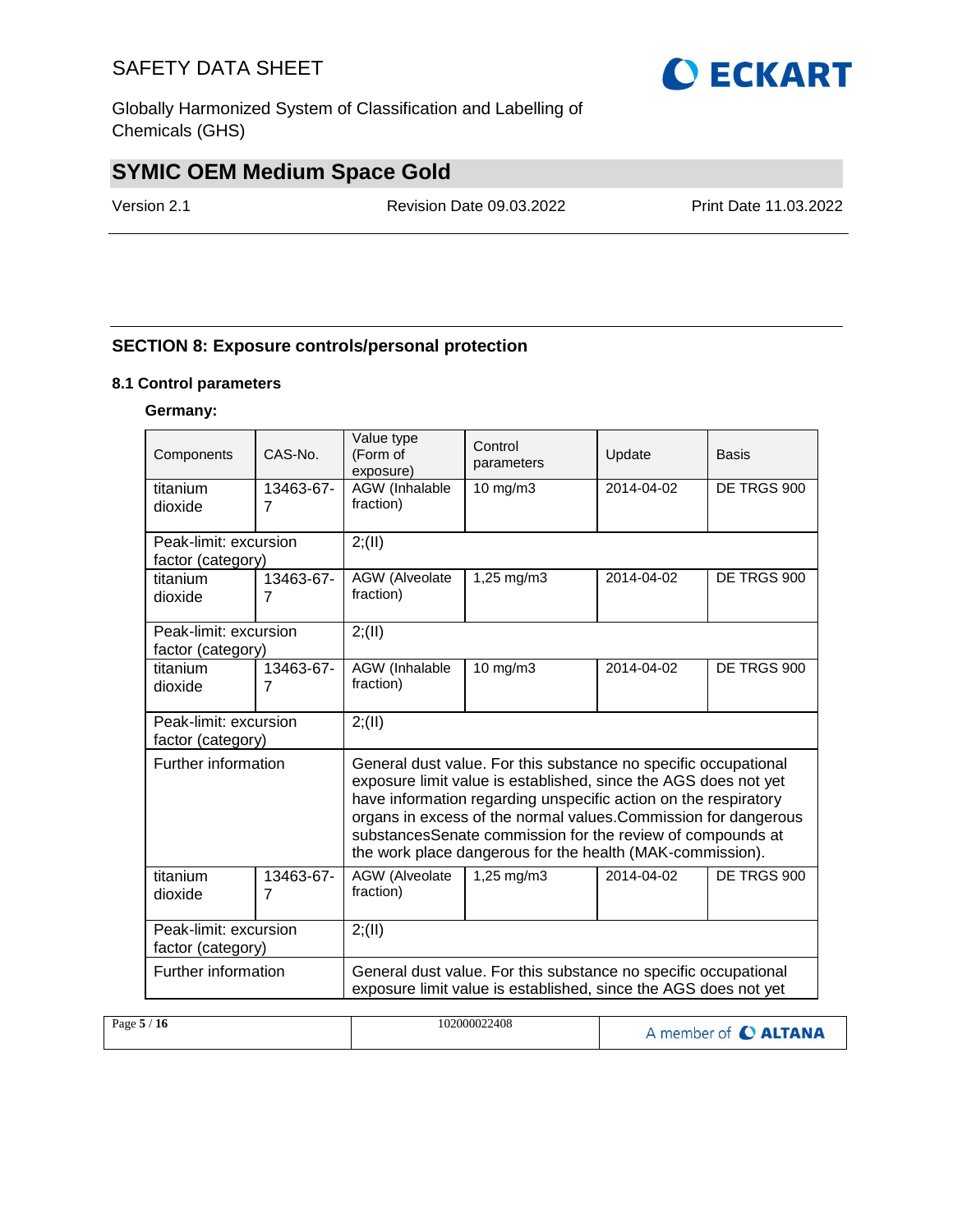

Globally Harmonized System of Classification and Labelling of Chemicals (GHS)

# **SYMIC OEM Medium Space Gold**

Version 2.1 Revision Date 09.03.2022 Print Date 11.03.2022

|                                                |                | have information regarding unspecific action on the respiratory<br>organs in excess of the normal values. Commission for dangerous<br>substancesSenate commission for the review of compounds at<br>the work place dangerous for the health (MAK-commission). |                |            |             |  |  |
|------------------------------------------------|----------------|---------------------------------------------------------------------------------------------------------------------------------------------------------------------------------------------------------------------------------------------------------------|----------------|------------|-------------|--|--|
| Fluorphlogop<br>ite<br>(Mg3K[AlF2<br>O(SiO3)3] | 12003-38-<br>2 | AGW (Inhalable<br>fraction)                                                                                                                                                                                                                                   | 1 mg/m3        | 2009-07-02 | DE TRGS 900 |  |  |
| Peak-limit: excursion<br>factor (category)     |                | 4(11)                                                                                                                                                                                                                                                         |                |            |             |  |  |
| Further information                            |                | Senate commission for the review of compounds at the work<br>place dangerous for the health (MAK-commission). Skin<br>absorptionWhen there is compliance with the OEL and biological<br>tolerance values, there is no risk of harming the unborn child        |                |            |             |  |  |
| Fluorphlogop<br>ite<br>(Mg3K[AlF2<br>O(SiO3)3] | 12003-38-<br>2 | <b>TWA</b>                                                                                                                                                                                                                                                    | $2,5$ mg/m $3$ | 2000-06-16 | 2000/39/EC  |  |  |
| Further information                            |                | Indicative                                                                                                                                                                                                                                                    |                |            |             |  |  |
| diiron trioxide                                | 1309-37-1      | AGW (Inhalable<br>fraction)                                                                                                                                                                                                                                   | 10 mg/m3       | 2014-04-02 | DE TRGS 900 |  |  |
| Peak-limit: excursion<br>factor (category)     |                | 2; (II)                                                                                                                                                                                                                                                       |                |            |             |  |  |
| diiron trioxide                                | 1309-37-1      | <b>AGW</b> (Alveolate<br>fraction)                                                                                                                                                                                                                            | 1,25 mg/m3     | 2014-04-02 | DE TRGS 900 |  |  |
| Peak-limit: excursion<br>factor (category)     |                | 2; (II)                                                                                                                                                                                                                                                       |                |            |             |  |  |
| diiron trioxide                                | 1309-37-1      | <b>AGW</b> (Alveolate<br>fraction)                                                                                                                                                                                                                            | $2,6$ mg/m $3$ | 2009-02-16 | DE TRGS 900 |  |  |
| Peak-limit: excursion<br>factor (category)     |                | 2; (II)                                                                                                                                                                                                                                                       |                |            |             |  |  |
| Further information                            |                | Commission for dangerous substances                                                                                                                                                                                                                           |                |            |             |  |  |

### **United States of America (USA):**

|             | Components | CAS-No. | Value type<br>(Form of<br>exposure) | Control<br>parameters | Update | <b>Basis</b>         |  |
|-------------|------------|---------|-------------------------------------|-----------------------|--------|----------------------|--|
| Page $6/16$ |            |         | 102000022408                        |                       |        | A member of C ALTANA |  |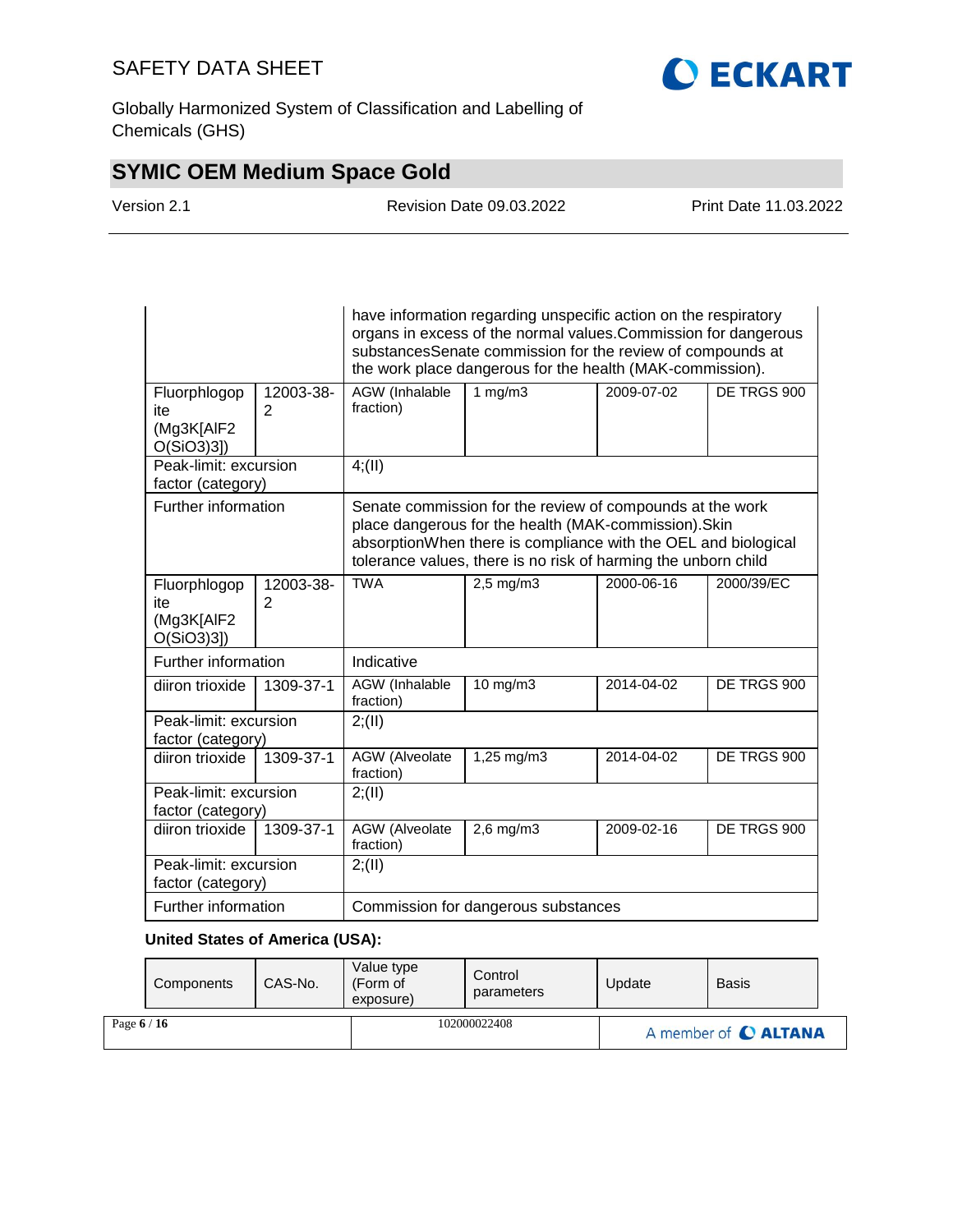

Globally Harmonized System of Classification and Labelling of Chemicals (GHS)

# **SYMIC OEM Medium Space Gold**

Version 2.1 Revision Date 09.03.2022 Print Date 11.03.2022

| titanium<br>dioxide                               | 13463-67-<br>7              | TWA (total dust)                  | 50 Million particles<br>per cubic foot | 2012-07-01 |  |
|---------------------------------------------------|-----------------------------|-----------------------------------|----------------------------------------|------------|--|
| titanium<br>dioxide                               | 13463-67-<br>7              | TWA (total dust)                  | 15 mg/m3                               | 2012-07-01 |  |
| titanium<br>dioxide                               | 13463-67-<br>7              | TWA (respirable<br>fraction)      | $5$ mg/m $3$                           | 2012-07-01 |  |
| titanium<br>dioxide                               | 13463-67-<br>$\overline{7}$ | TWA (respirable<br>fraction)      | 15 Million particles<br>per cubic foot | 2012-07-01 |  |
| titanium<br>dioxide                               | 13463-67-<br>7              | PEL (Total dust)                  | $10$ mg/m $3$                          | 2014-11-26 |  |
| titanium<br>dioxide                               | 13463-67-<br>7              | PEL (respirable<br>dust fraction) | $5 \text{ mg/m}$                       | 2014-11-26 |  |
| titanium<br>dioxide                               | 13463-67-<br>$\overline{7}$ | TWA (total dust)                  | $15 \text{ mg/m}$                      | 2011-07-01 |  |
| titanium<br>dioxide                               | 13463-67-<br>7              | <b>TWA</b> (Total<br>dust)        | $10$ mg/m $3$                          | 1989-01-19 |  |
| titanium<br>dioxide                               | 13463-67-<br>7              | PEL (Total dust)                  | 10 mg/m3                               | 2014-11-26 |  |
| titanium<br>dioxide                               | 13463-67-<br>$\overline{7}$ | PEL (respirable<br>dust fraction) | $5 \text{ mg/m}$                       | 2014-11-26 |  |
| titanium<br>dioxide                               | 13463-67-<br>7              | <b>TWA</b>                        | $10$ mg/m $3$                          | 2014-03-01 |  |
| Fluorphlogop<br>ite<br>(Mg3K[AlF2<br>$O(SiO3)3$ ] | 12003-38-<br>2              | <b>TWA</b>                        | $2,5$ mg/m $3$                         | 2007-01-01 |  |
| Fluorphlogop<br>ite                               | 12003-38-<br>2              | <b>TWA</b>                        | $2,5$ mg/m $3$                         | 2010-03-01 |  |

| Page $7/$<br>$^{\prime}$ 16 | 102000022408 | A member of C ALTANA |
|-----------------------------|--------------|----------------------|
|                             |              |                      |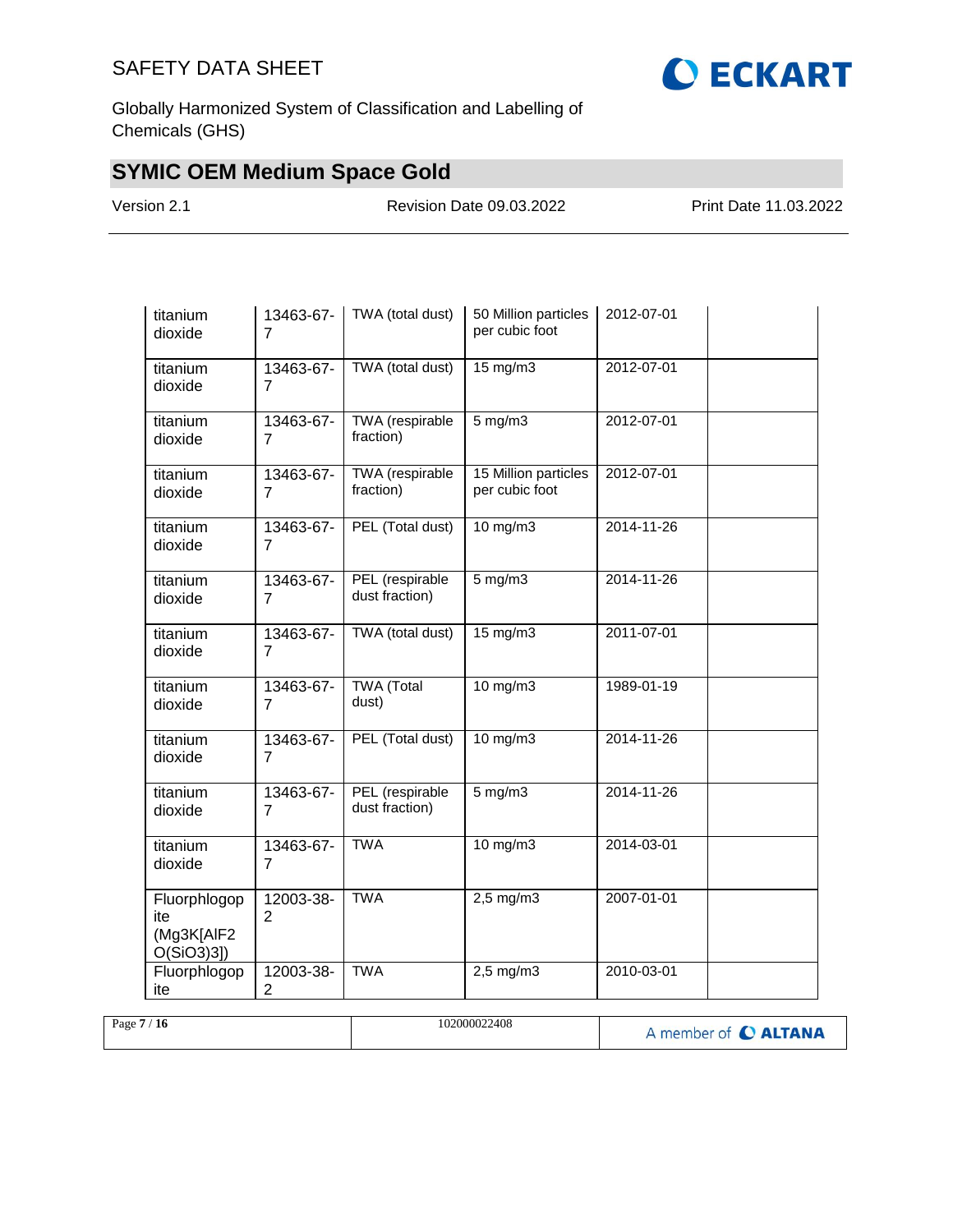

Globally Harmonized System of Classification and Labelling of Chemicals (GHS)

# **SYMIC OEM Medium Space Gold**

| Version 2.1 | <b>Revision Date 09.03.2022</b> | <b>Print Date 11.03.2022</b> |
|-------------|---------------------------------|------------------------------|
|             |                                 |                              |

| (Mg3K[AIF2<br>$O(SiO3)3$ ]                        |           |            |                      |            |  |
|---------------------------------------------------|-----------|------------|----------------------|------------|--|
| Fluorphlogop<br>ite<br>(Mg3K[AIF2<br>$O(SiO3)3$ ] | 12003-38- | <b>TWA</b> | $2,5 \text{ mg/m}$ 3 | 1989-01-19 |  |

#### **8.2 Exposure controls**

| Personal protective equipment                            |                                                                    |
|----------------------------------------------------------|--------------------------------------------------------------------|
| Eye protection                                           | Safety glasses                                                     |
| Skin and body protection                                 | : Protective suit                                                  |
| Respiratory protection                                   | No personal respiratory protective equipment normally<br>required. |
| <b>Environmental exposure controls</b><br>General advice | No special environmental precautions required.                     |

#### **SECTION 9: Physical and chemical properties**

#### **9.1 Information on basic physical and chemical properties**

| Appearance     | ÷. | powder                                        |
|----------------|----|-----------------------------------------------|
| Colour         |    | $:$ gold                                      |
| Odour          | ÷. | odourless                                     |
| рH             |    | : substance/mixture is non-soluble (in water) |
| Freezing point |    | : No data available                           |

| Page 8 / 16 | 102000022408 | A member of C ALTANA |
|-------------|--------------|----------------------|
|             |              |                      |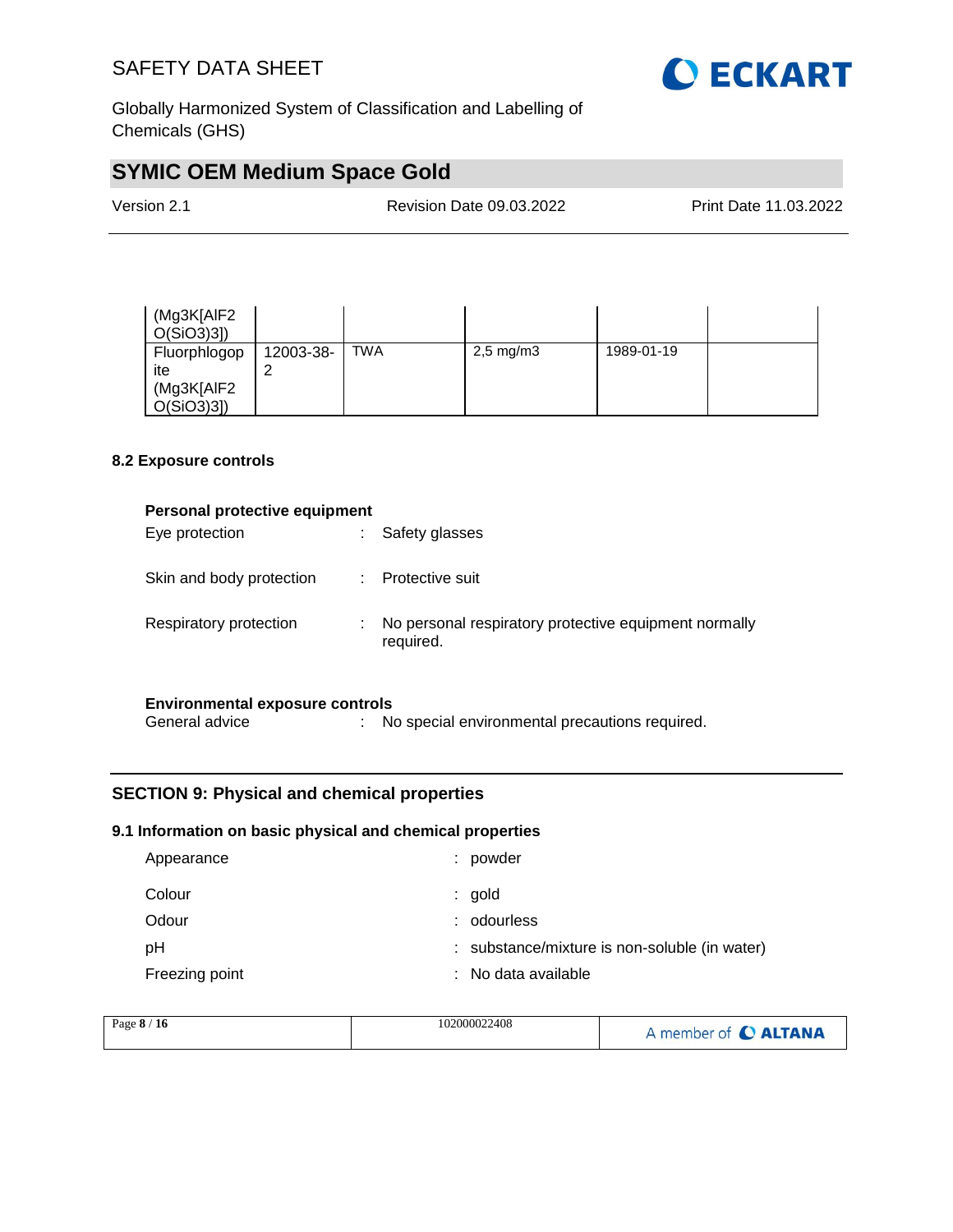Globally Harmonized System of Classification and Labelling of Chemicals (GHS)

# **SYMIC OEM Medium Space Gold**

| Version 2.1 | <b>Revision Date 09.03.2022</b> | <b>Print Date 11.03.2022</b> |
|-------------|---------------------------------|------------------------------|
|             |                                 |                              |

| Boiling point/boiling range            |   | No data available |
|----------------------------------------|---|-------------------|
| Flash point                            |   | No data available |
| <b>Bulk density</b>                    | ÷ | $0,4$ g/cm3       |
| Flammability (solid, gas)              | ۹ | Will not burn     |
| Auto-flammability                      |   | No data available |
| Upper explosion limit                  |   | No data available |
| Lower explosion limit                  |   | No data available |
| Vapour pressure                        |   | No data available |
| Density                                |   | $3,6$ g/cm $3$    |
| Water solubility                       |   | No data available |
| Miscibility with water                 |   | immiscible        |
| Solubility in other solvents           |   | No data available |
| Partition coefficient: n-octanol/water |   | No data available |
| Ignition temperature                   |   | No data available |
| Thermal decomposition                  |   | No data available |
| Viscosity, dynamic                     |   | No data available |
| Viscosity, kinematic                   |   | No data available |
| Flow time                              |   | No data available |
|                                        |   |                   |

#### **9.2 Other information**

No data available

### **SECTION 10: Stability and reactivity**

#### **10.1 Reactivity**

| Page $9/16$ | 102000022408 | A member of <b>C ALTANA</b> |
|-------------|--------------|-----------------------------|
|-------------|--------------|-----------------------------|

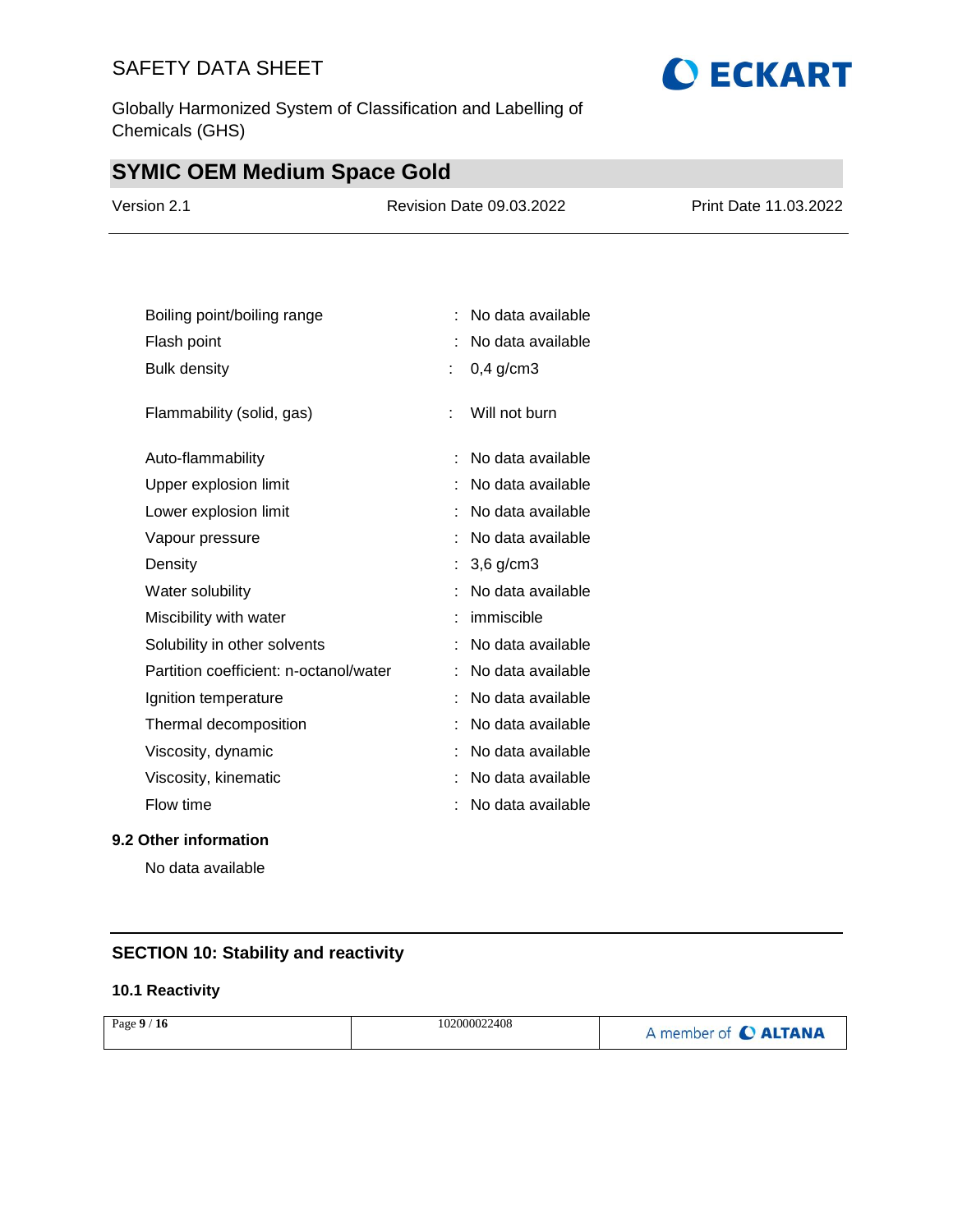Globally Harmonized System of Classification and Labelling of Chemicals (GHS)

# **SYMIC OEM Medium Space Gold**

| Version 2.1                                         | <b>Revision Date 09.03.2022</b>                                                          | Print Date 11.03.2022 |
|-----------------------------------------------------|------------------------------------------------------------------------------------------|-----------------------|
|                                                     |                                                                                          |                       |
| No decomposition if stored and applied as directed. |                                                                                          |                       |
| <b>10.2 Chemical stability</b>                      |                                                                                          |                       |
| No decomposition if stored and applied as directed. |                                                                                          |                       |
| 10.3 Possibility of hazardous reactions             |                                                                                          |                       |
| Hazardous reactions                                 | : Stable under recommended storage conditions., No hazards<br>to be specially mentioned. |                       |
| 10.4 Conditions to avoid                            |                                                                                          |                       |
| Conditions to avoid                                 | : No data available                                                                      |                       |
| 10.5 Incompatible materials                         |                                                                                          |                       |
| Materials to avoid                                  | : No data available                                                                      |                       |
| 10.6 Hazardous decomposition products               |                                                                                          |                       |
| Hazardous decomposition<br>products                 | : No data available                                                                      |                       |
| Other information                                   | : No data available                                                                      |                       |
| <b>SECTION 11: Toxicological information</b>        |                                                                                          |                       |
| 11.1 Information on toxicological effects           |                                                                                          |                       |

**O ECKART** 

**Acute toxicity**

#### **Components:**

| titanium dioxide :  |                             |
|---------------------|-----------------------------|
| Acute oral toxicity | : LD50 Rat: $>$ 5 000 mg/kg |

Acute inhalation toxicity : LC50 Rat: 6,8 mg/l

| Page 10 / 16 | 102000022408 | A member of C ALTANA |
|--------------|--------------|----------------------|
|              |              |                      |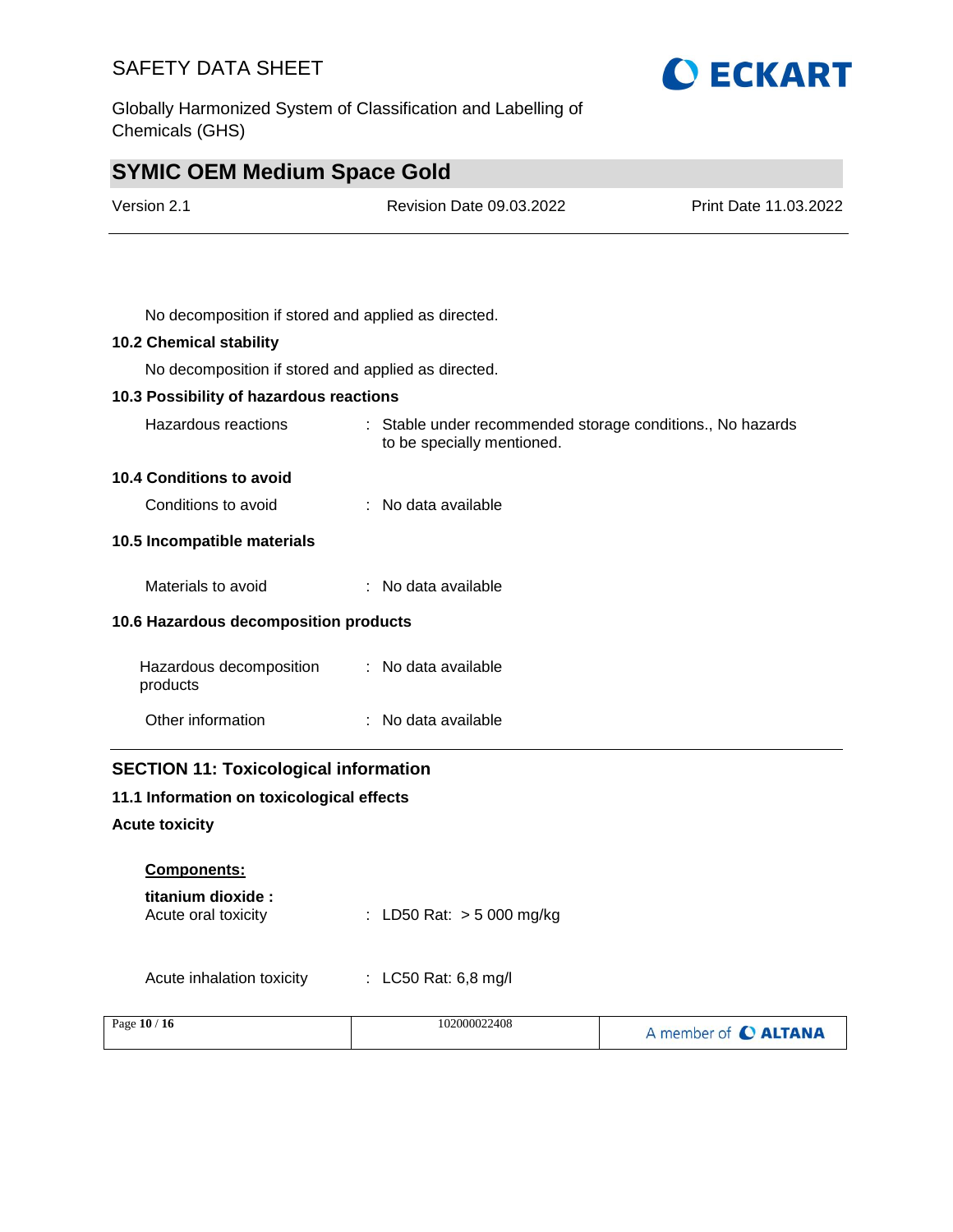Globally Harmonized System of Classification and Labelling of Chemicals (GHS)



#### **Toxicity to reproduction/fertility**

No data available

#### **Reprod.Tox./Development/Teratogenicity**

No data available

#### **STOT - single exposure**

No data available

#### **STOT - repeated exposure**

| Page $11/16$ | 102000022408 | A member of C ALTANA |
|--------------|--------------|----------------------|
|--------------|--------------|----------------------|



#### **Skin corrosion/irritation**

#### **Serious eye damage/eye irritation**

### **Carcinogenicity**

No data available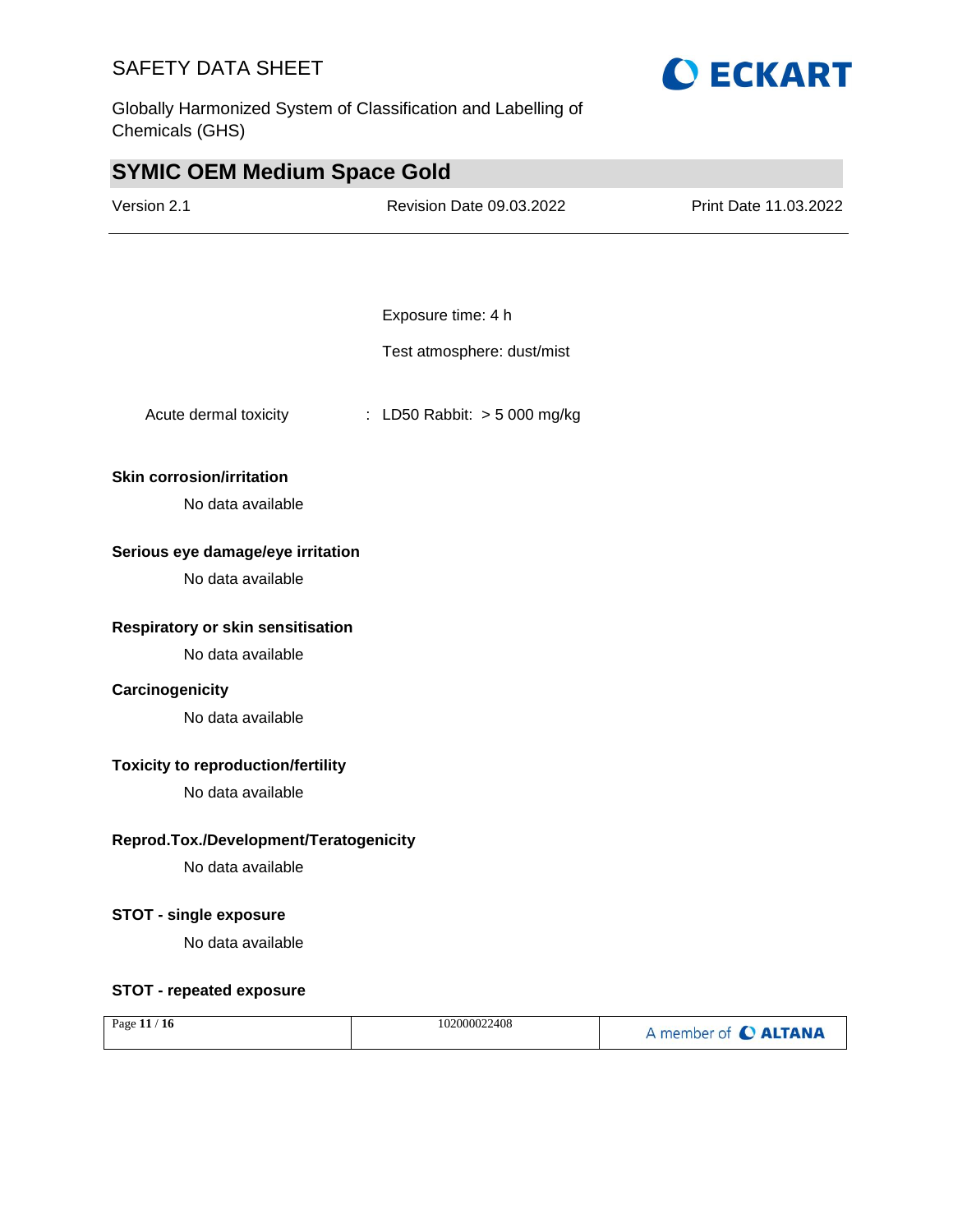Globally Harmonized System of Classification and Labelling of Chemicals (GHS)

# **SYMIC OEM Medium Space Gold**

Version 2.1 Revision Date 09.03.2022 Print Date 11.03.2022

No data available

#### **Aspiration toxicity**

No data available

#### **Further information**

#### **Product**

No data available

#### **SECTION 12: Ecological information**

#### **12.1 Toxicity**

No data available

#### **12.2 Persistence and degradability**

No data available

#### **12.3 Bioaccumulative potential**

No data available

#### **12.4 Mobility in soil**

No data available

#### **12.5 Results of PBT and vPvB assessment**

No data available

| Page 12 / 16 | 102000022408 | A member of C ALTANA |
|--------------|--------------|----------------------|
|--------------|--------------|----------------------|

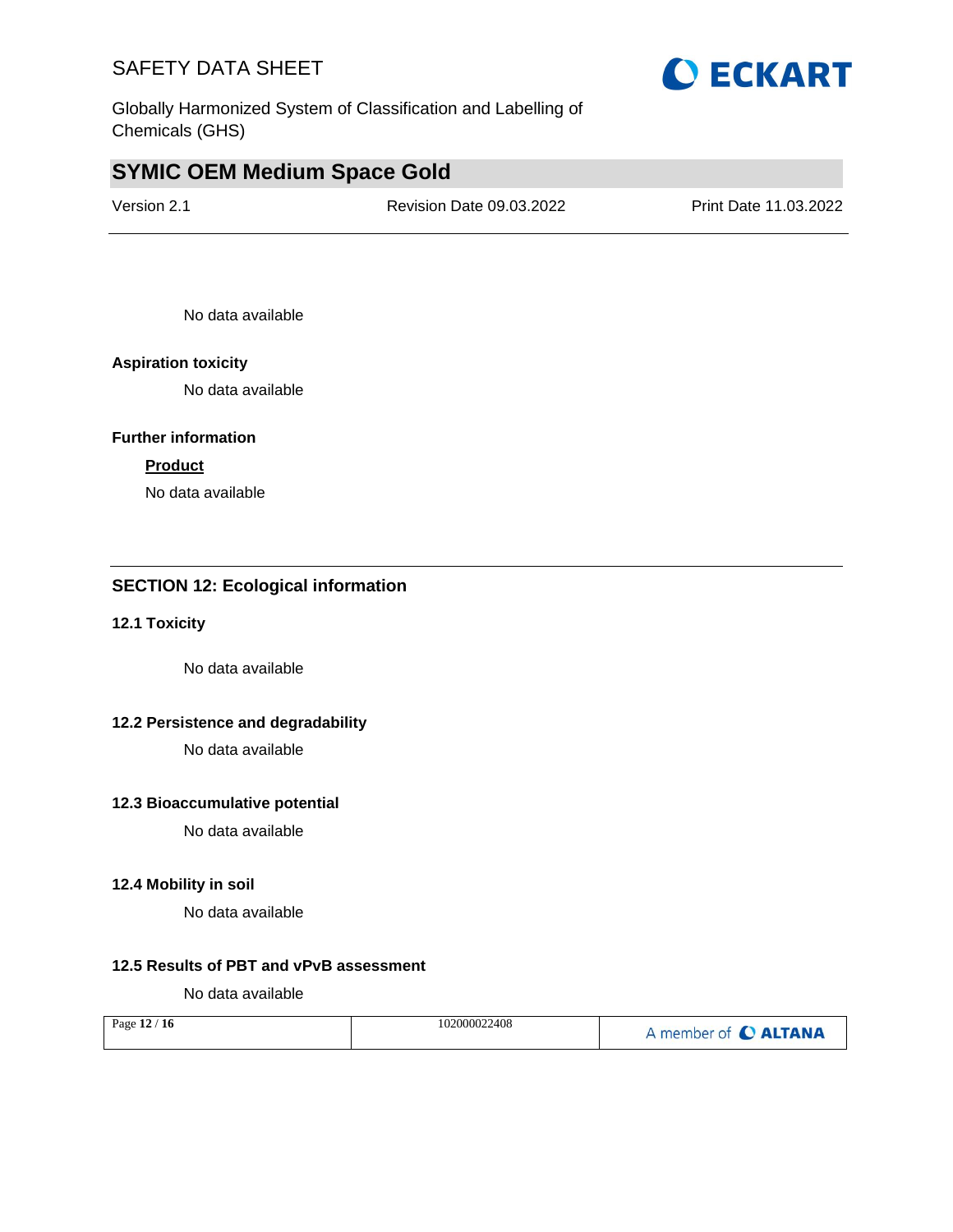Globally Harmonized System of Classification and Labelling of Chemicals (GHS)

# **SYMIC OEM Medium Space Gold**

| Version 2.1 | <b>Revision Date 09.03.2022</b> | Print Date 11.03.2022 |
|-------------|---------------------------------|-----------------------|
|             |                                 |                       |

#### **12.6 Other adverse effects**

#### **Product:**

Additional ecological information : No data available

#### **SECTION 13: Disposal considerations**

#### **13.1 Waste treatment methods**

Contaminated packaging : Empty containers should be taken to an approved waste handling site for recycling or disposal.

#### **SECTION 14: Transport information**

#### **14.1 UN number**

**ADR**

Not dangerous goods

**TDG**

Not dangerous goods

**CFR**

Not dangerous goods

**IMDG**

Not dangerous goods

#### **IATA**

Not dangerous goods

| Page $13/16$ | 102000022408 | A member of C ALTANA |
|--------------|--------------|----------------------|
|              |              |                      |

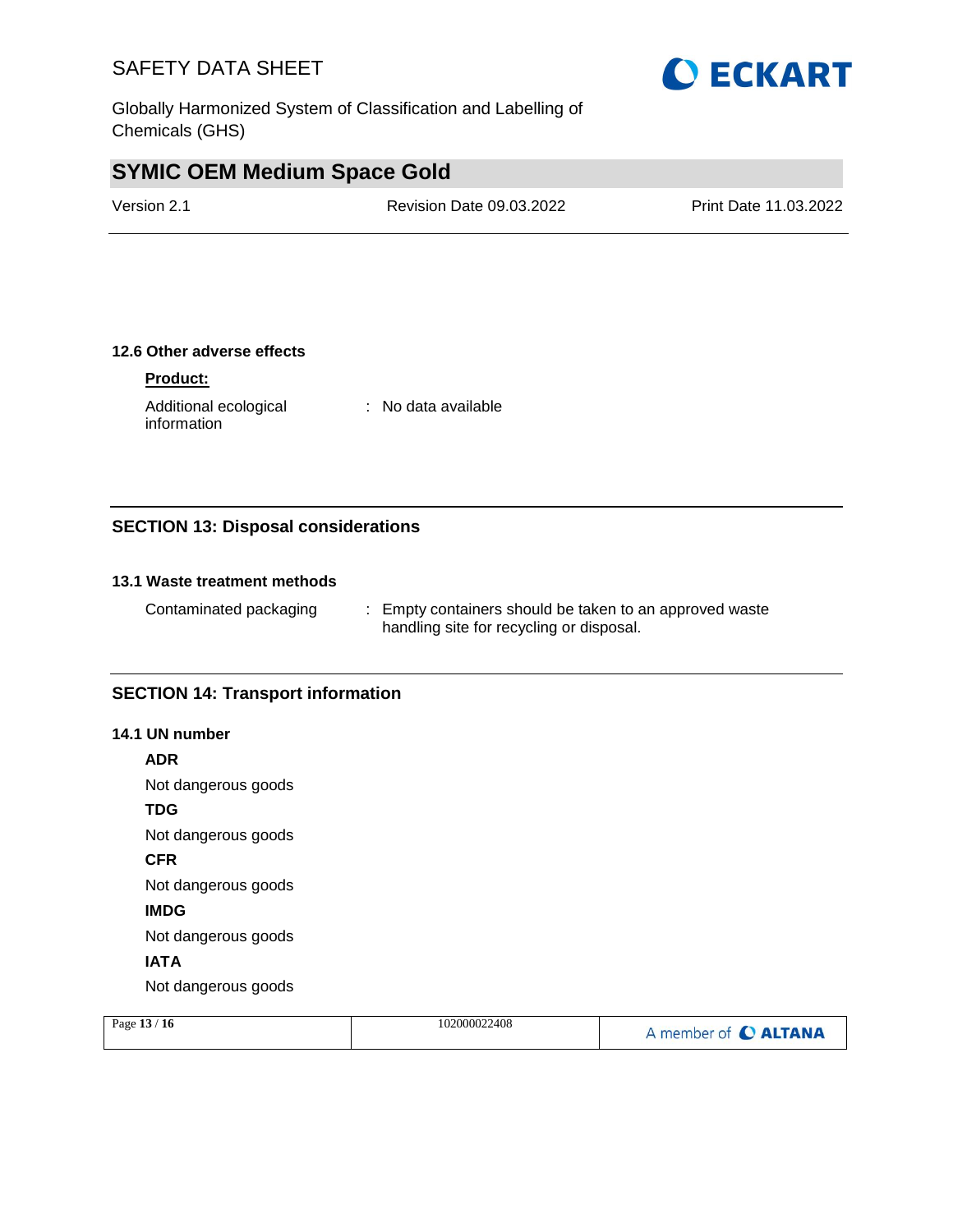

Globally Harmonized System of Classification and Labelling of Chemicals (GHS)

# **SYMIC OEM Medium Space Gold**

| Version 2.1 |  |
|-------------|--|
|-------------|--|

Revision Date 09.03.2022 Print Date 11.03.2022

#### **14.2 Proper shipping name**

# Not dangerous goods **TDG** Not dangerous goods

**CFR**

**ADR**

Not dangerous goods

#### **IMDG**

Not dangerous goods

#### **IATA**

Not dangerous goods

#### **14.3 Transport hazard class**

#### **ADR**

Not dangerous goods

#### **TDG**

Not dangerous goods

#### **CFR**

Not dangerous goods

#### **IMDG**

Not dangerous goods

#### **IATA**

Not dangerous goods

#### **14.4 Packing group**

#### **ADR**

Not dangerous goods

#### **TDG**

Not dangerous goods

| Page $14/16$ | 102000022408 | A member of C ALTANA |
|--------------|--------------|----------------------|
|              |              |                      |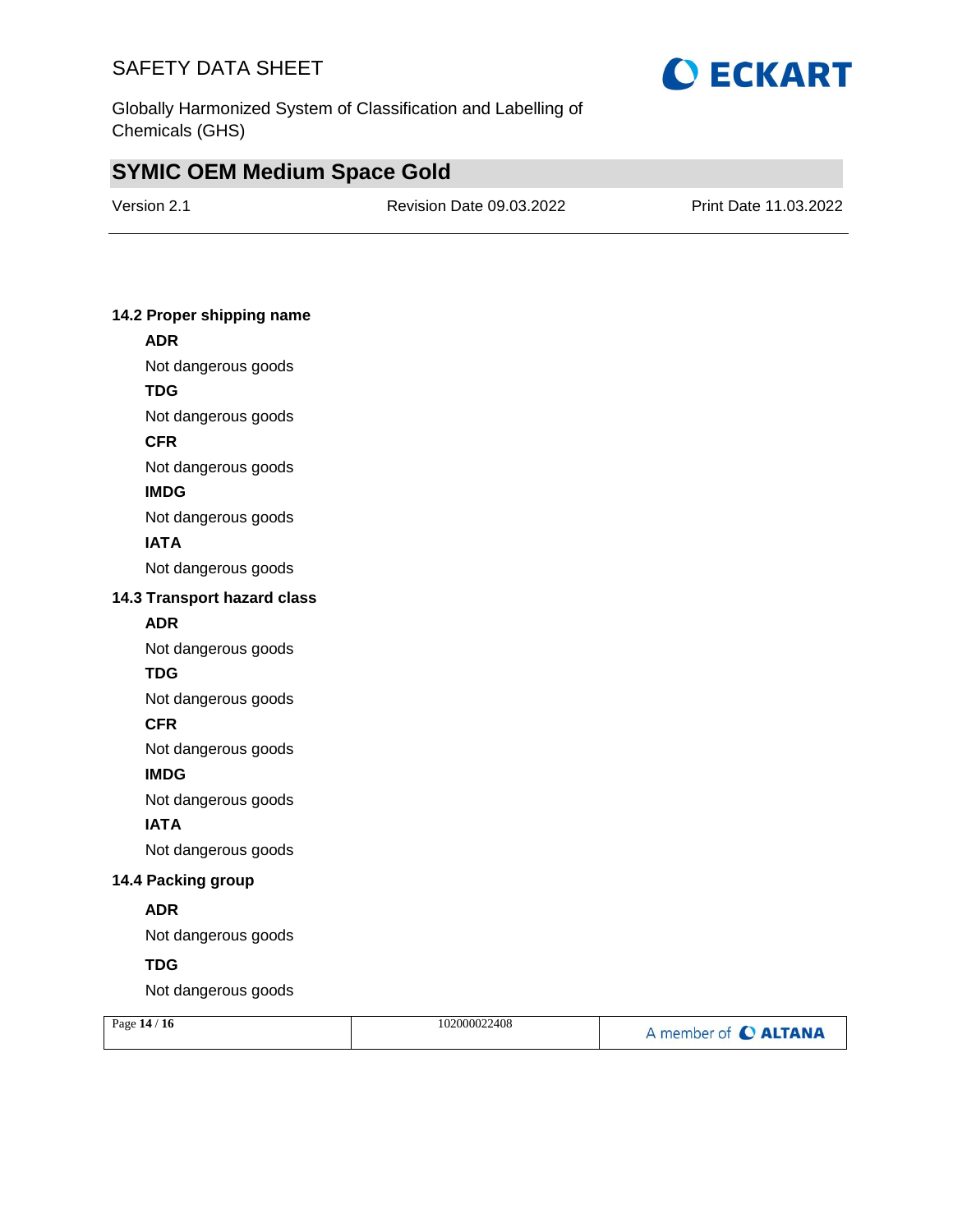

Globally Harmonized System of Classification and Labelling of Chemicals (GHS)

# **SYMIC OEM Medium Space Gold**

Version 2.1 Revision Date 09.03.2022 Print Date 11.03.2022

#### **CFR**

Not dangerous goods

#### **IMDG**

Not dangerous goods

#### **IATA**

Not dangerous goods

#### **14.5 Environmental hazards**

#### **14.6 Special precautions for user**

Not classified as dangerous in the meaning of transport regulations.

#### **14.7 Transport in bulk according to Annex II of MARPOL 73/78 and the IBC Code**

No data available

#### **SECTION 15: Regulatory information**

#### **15.1 Safety, health and environmental regulations/legislation specific for the substance or mixture**

| Page 15 / 16                                                                                               | 102000022408 | A member of <b>C ALTANA</b> |
|------------------------------------------------------------------------------------------------------------|--------------|-----------------------------|
| REACH - Restrictions on the manufacture, placing on<br>the market and use of certain dangerous substances, |              | $:$ Not applicable          |
| Regulation (EU) 2019/1021 on persistent organic<br>pollutants (recast)                                     |              | : Not applicable            |
| Regulation (EC) No 1005/2009 on substances that<br>deplete the ozone layer                                 |              | $:$ Not applicable          |
| REACH - Candidate List of Substances of Very High<br>Concern for Authorisation (Article 59).               |              | : Not applicable            |
|                                                                                                            |              |                             |